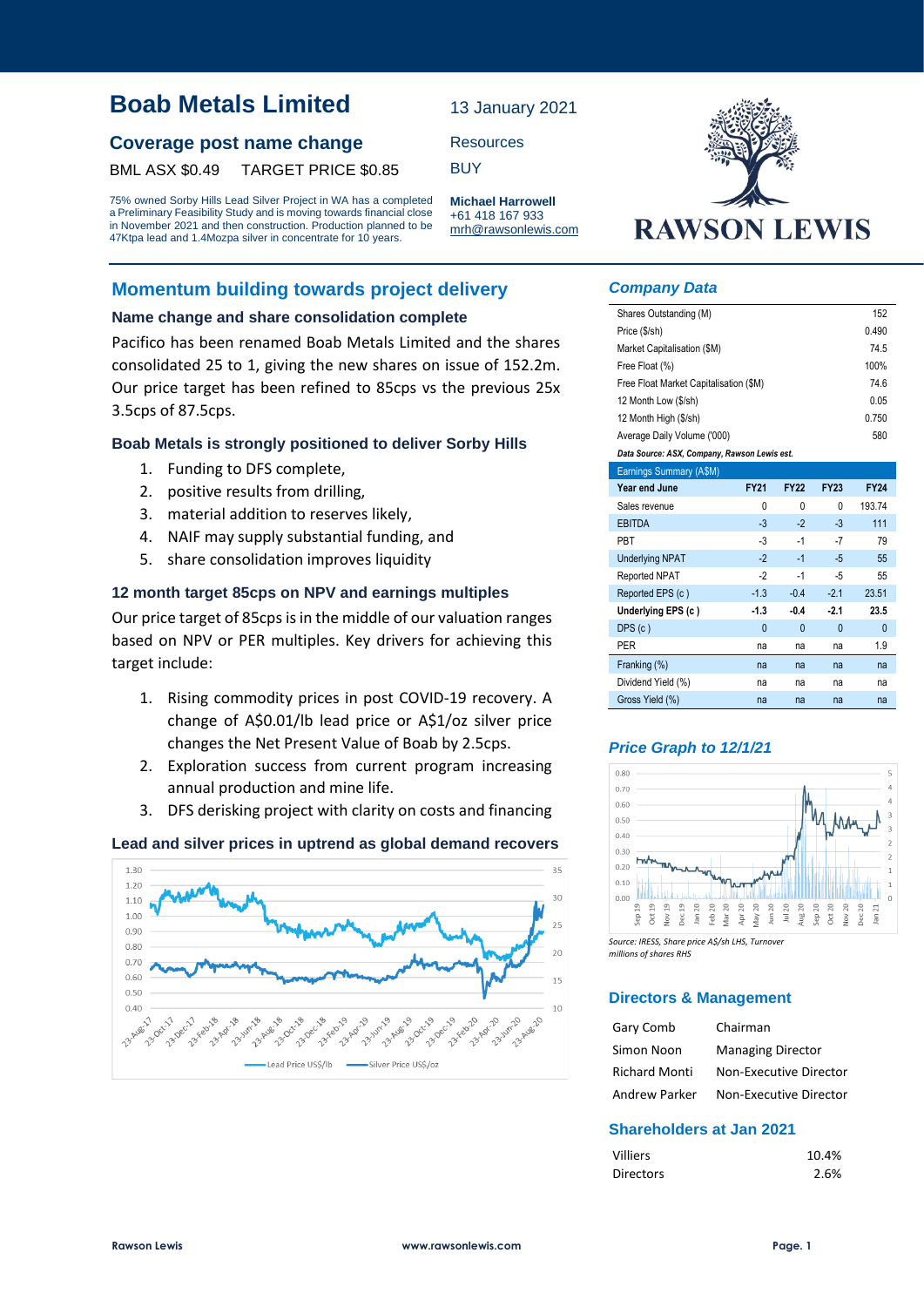| PACIFICO MINERALS LIMITED       |             |             |             |         |                                 |         |         |         | <b>PMY-ASX</b>   |
|---------------------------------|-------------|-------------|-------------|---------|---------------------------------|---------|---------|---------|------------------|
| Share Price A\$/sh              |             |             |             | 0.490   | <b>CASH FLOW YE June</b>        | FY21F   | FY22F   | FY23F   | FY24F            |
| Price Target A\$/sh             |             |             |             | 0.850   | Receipts from customers         | 0.2     | 0.0     | 0.0     | 190.0            |
| PROFIT AND LOSS A\$M            | FY21F       | FY22F       | FY23F       | FY24F   | <b>Payments to Suppliers</b>    | $-3.7$  | 0.2     | $6.2$   | $-96.7$          |
| <b>Total Revenue</b>            | 0.0         | 0.0         | 0.0         | 193.7   | Interest (Paid) / Received      | 0.0     | 0.1     | $-3.7$  | $-7.0$           |
| COGS                            | 0.0         | 0.0         | $-1.8$      | $-81.6$ | Tax (Paid)                      | 0.0     | 0.0     | 0.0     | 0.0              |
| <b>Gross Profit</b>             | 0.0         | 0.0         | $-1.8$      | 112.1   | Operating cashflow              | $-13.5$ | $-4.7$  | 2.5     | 86.3             |
| <b>Gross Profit Margin</b>      | na          | na          | na          | 57.9%   | Capital expenditure             | 0.0     | $-12.0$ | $-96.9$ | $-28.3$          |
| SG&A                            | $-3.0$      | $-1.5$      | $-1.5$      | $-1.5$  | <b>Asset Sales</b>              |         |         |         |                  |
| <b>EBITDA - Reported</b>        | $-3.0$      | $-1.5$      | $-3.3$      | 110.6   | Acquisitions                    |         |         |         |                  |
| D&A                             | 0.0         | 0.0         | 0.0         | $-24.9$ | <b>Divestments</b>              |         |         |         |                  |
| <b>EBIT - Reported</b>          | $-3.0$      | $-1.5$      | $-3.3$      | 85.7    | Other Investing                 |         |         |         |                  |
| <b>Total Financial Income</b>   | 0.0         | 0.1         | $-3.7$      | $-7.0$  | Investing cashflow              | 0.0     | $-12.0$ | $-96.9$ | $-30.9$          |
| PBT                             | $-3.0$      | $-1.4$      | $-7.0$      | 78.7    | Free Cash Flow                  | $-13.5$ | $-16.7$ | $-94.5$ | 55.4             |
| <b>Tax Expense</b>              | 0.9         | 0.4         | 2.1         | $-23.6$ | Net Equity Raisings             | 15.4    | 40.0    | 0.0     | 0.0              |
| <b>NPAT</b>                     | $-2.1$      | $-1.0$      | $-4.9$      | 55.1    | Proceeds from Pre Sales         | 0.0     | 0.0     | 0.0     | 0.0              |
| <b>Minorities</b>               | 0.0         | 0.0         | 0.0         | 0.0     | <b>Shares Repurchased</b>       |         |         |         |                  |
| Earned for Ordinary             | $-2.1$      | $-1.0$      | $-4.9$      | 55.1    | Net Borrowing                   | 0.0     | 0.0     | 100.0   | $-20.0$          |
| EPS A cps                       | $-1.35$     | $-0.43$     | $-2.10$     | 23.51   | Ordinary Dividends paid         | 0.0     | 0.0     | 0.0     | 0.0              |
| Ordinary shares M               | 152         | 234         | 234         | 234     | Other                           | $-0.8$  | 0.0     | 0.0     | 0.0              |
| Dividend A cps                  | 0.0         | 0.0         | 0.0         | 0.0     | Financing cashflow              | 14.6    | 40.0    | 100.0   | $-20.0$          |
| <b>EBITDA Margin %</b>          | na          | na          | na          | 57.1%   | Exchange rate adjustment        | 0.0     | 0.0     | 0.0     | 0.0              |
| Return on Equity:               | na          | na          | na          | 50.0%   | Net change in cash              | 1.1     | 23.3    | 5.5     | 35.4             |
| Return on Invested Capital:     | na          | na          | na          | 41.4%   | <b>BALANCE SHEET YE June</b>    | FY21F   | FY22F   | FY23F   | FY24F            |
| PER                             | na          | na          | na          | 2.08    | Cash                            | 4.1     | 27.3    | 32.9    | 68.2             |
| Price/Book                      | 6.92        | 2.56        | 2.88        | 1.21    | Receivables                     | 0.0     | 0.0     | 0.0     | 3.7              |
| Book value A\$/sh               | 0.07        | 0.19        | 0.17        | 0.41    | Inventories                     | 0.5     | 0.0     | 0.0     | 14.8             |
| <b>VALUATION (NPV)</b>          | FY21F       | FY22F       | FY23F       | FY24F   | <b>Total Current Assets</b>     | 4.6     | 27.3    | 32.9    | 86.8             |
| Sorby Hills 2020 PFS            | 129.5       | 143.1       | 242.1       | 258.0   | PP&E                            | 0.0     | 12.0    | 109.0   | 112.4            |
| Corporate Overhead              | $-7.8$      | $-7.6$      | $-7.3$      | $-7.0$  | Intangibles                     |         |         |         |                  |
| Cash on hand                    | 4.1         | 27.3        | 32.9        | 68.2    | Expln & Mine Devt               | 5.3     | 5.3     | 5.3     | 7.9              |
| Debt                            | 0.0         | 0.0         | $-100.$     | $-80.0$ | Deferred Tax Asset              | 1.8     | 2.3     | 4.4     | 4.4              |
| <b>Net Working Capital</b>      | 0.2         | $-1.5$      | $-11.0$     | 6.3     | <b>Total Non Current Assets</b> | 7.1     | 19.5    | 118.6   | 124.6            |
| Valuation A\$M                  | 126.0       | 161.4       | 156.7       | 245.5   | <b>Total Assets</b>             | 11.7    | 46.9    | 151.5   | 211.4            |
| Valuation A\$/sh                | 0.828       | 0.689       | 0.669       | 1.048   | <b>Trade Payables</b>           | 0.3     | 1.5     | 11.0    | 12.2             |
| Discount Rate                   | 10.5%       |             |             |         | Prepaid Revenue                 | 0.0     | 0.0     | 0.0     | 0.0              |
|                                 |             |             |             |         | <b>Borrowings</b>               | 0.0     | 0.0     | 100.0   | 80.0             |
| <b>OPERATING DATA (PMY 75%)</b> | FY21F       | FY22F       | FY23F       | FY24F   | Leveraged Leases                |         |         |         |                  |
| <b>Ore Processed Kt</b>         | $\mathbf 0$ | $\mathbf 0$ | $\mathbf 0$ | 1775    | <b>Current Tax Liabilities</b>  | 0.0     | 0.0     | 0.0     | 23.6             |
| Lead Grade %                    | 0.0%        | 0.0%        | 0.0%        | 5.4%    | <b>Deferred Tax Liabilities</b> | 0.2     | 0.2     | 0.2     | 0.2              |
| Silver Grade g/t                | 0.0         | 0.0         | 0.0         | 53.4    | Provisions                      | 0.4     | 0.4     | $0.4\,$ | 0.4              |
| Lead Contained Kt               | 0           | 0           | 0           | 95      | <b>Total Liabilities</b>        | 0.9     | 2.1     | 111.6   | 116.4            |
| <b>Silver Contained Koz</b>     | $\mathbf 0$ | $\pmb{0}$   | $\pmb{0}$   | 3045    | <b>Net Assets</b>               | 10.8    | 44.8    | 39.9    | 95.0             |
| Lead Recovery                   | 0.0%        | 0.0%        | 0.0%        | 91.1%   | <b>Issued Capital</b>           | 48.4    | 88.4    | 88.4    | 88.4             |
| <b>Silver Recovery</b>          | 0.0%        | 0.0%        | 0.0%        | 81.3%   | Reserves                        | 1.6     | 1.6     | 1.6     | $1.6\phantom{0}$ |
| Recovered Lead Kt               | 0.0         | 0.0         | 0.0         | 86.6    | <b>Retained Profits</b>         | $-29.0$ | $-30.0$ | $-35.0$ | 20.1             |
| <b>Recovered Silver Koz</b>     | $\mathbf 0$ | $\pmb{0}$   | $\pmb{0}$   | 2475    | <b>Shareholder Equity</b>       | 20.9    | 59.9    | 55.0    | 110.1            |
| Conc Grade Lead                 | 0.0%        | 0.0%        | 0.0%        | 62.0%   | <b>ASSUMPTIONS</b>              | FY21F   | FY22F   | FY23F   | FY24F            |
| Conc Grade Silver               | $\pmb{0}$   | $\pmb{0}$   | 0           | 551     | Lead Price US\$/lb              | 0.00    | 0.93    | 0.94    | 0.95             |
| Concentrate Prodn Kt (dry)      | 0.00        | 0.00        | 0.00        | 139.64  | Silver Price US\$/oz            | 0.00    | 18.23   | 18.41   | 18.60            |
| <b>Sales</b>                    |             |             |             |         | <b>AUSUSD</b>                   | 0.00    | 0.71    | 0.71    | 0.71             |
| Concentrate Sold Kt             | 0           | 0           | 0           | 137     | Cost Inflation                  | 0.0%    | 1.0%    | 1.0%    | 1.0%             |
| <b>Lead Contained Kt</b>        | 0.0         | 0.0         | 0.0         | 84.8    | <b>Unit Costs</b>               |         |         |         |                  |
| <b>Silver Contained Koz</b>     | 0           | 0           | 0           | 2458    | Mining A\$/lb Lead              |         |         |         | 0.19             |
| Lead Payable Mlb                | 0.0         | 0.0         | 0.0         | 177.0   | Processing G&A A\$/lb           |         |         |         | 0.24             |
| Silver Payable Moz              | 0.00        | 0.00        | 0.00        | 2.33    | Selling Costs A\$/lb            |         |         |         | 0.37             |
| Lead Revenue A\$M               | 0.0         | 0.0         | 0.0         | 235.1   | Byproduct A\$/lb                |         |         |         | $-0.32$          |
| Silver Revenue A\$M             | 0.0         | 0.0         | 0.0         | 60.8    | C1 costs A\$/lb                 |         |         |         | 0.48             |
| Treatment Charges A\$M          | 0.0         | 0.0         | 0.0         | $-37.6$ | Sustaining Capex A\$/lb         |         |         |         | 0.02             |
| PMY Share of Net Revenue A\$M   | 0.0         | 0.0         | 0.0         | 193.7   | AISC A\$/lb                     |         |         |         | 0.50             |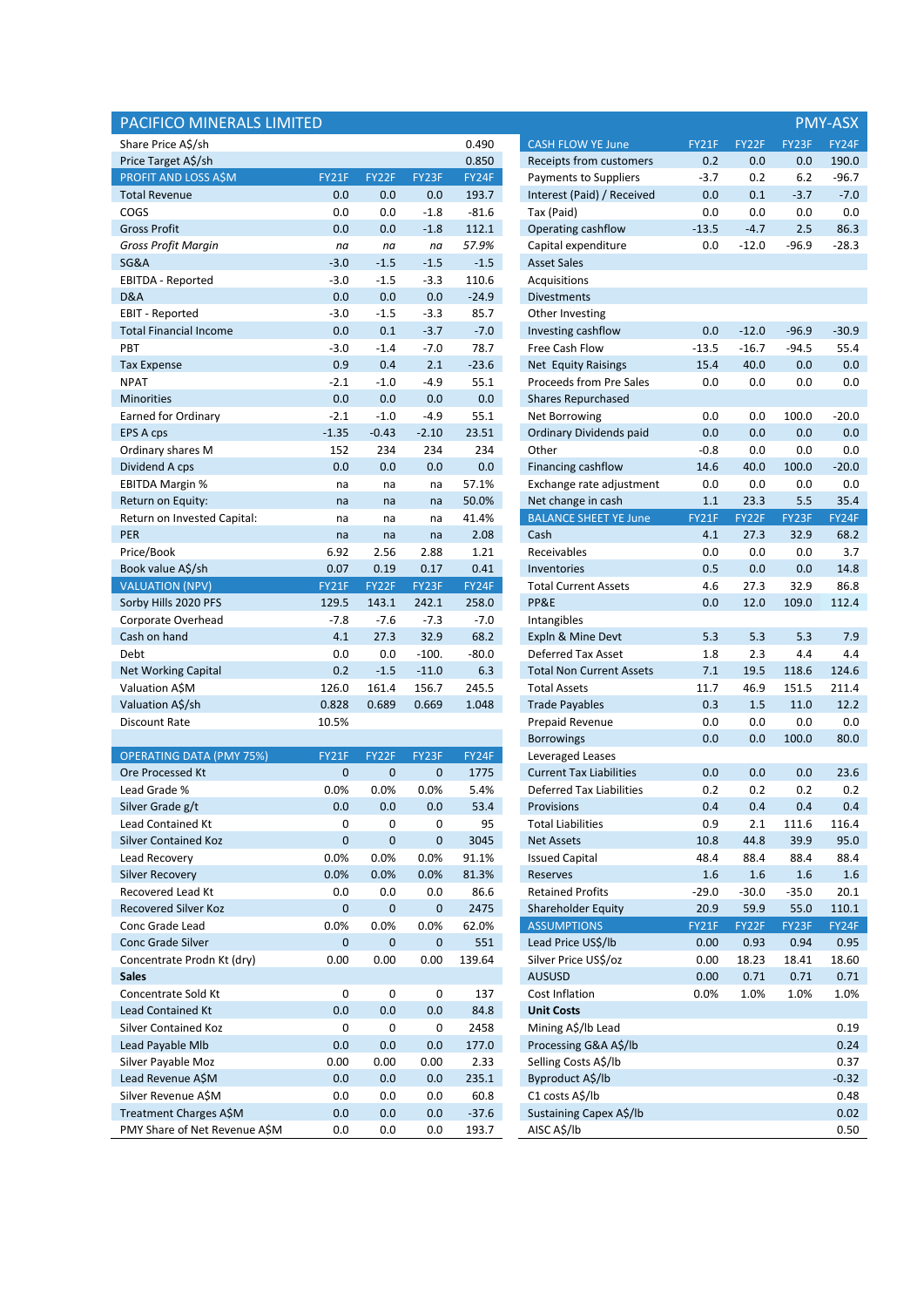

# **Boab Metals Limited**

# **Valuation base case 82.8cps on 10.3% WACC, 3yr ave prices and reserve +50%**

The valuation of the company remains highly sensitive to the lead and silver prices and the AUDUSD rate assumed, as well as discount rate and exploration success.

Following the approach of our last note, our valuation starting point is the three-year average of A\$ commodity prices, which delivers a valuation of 68cps at a 7% discount rate, which is the rate we estimate based on the Capital Asset Pricing Model. However, our current base case discount rate is 50% higher at 10.3%, generating 48.4cps reflecting the risk of basing earnings on a PFS. We would expect the discount rate to migrate to 7% as the company goes into production.

We believe that over the next twelve months, the project will increase in size (ie life) due to reserve addition, and our base case assumes a 50% increase in reserves, increasing the NPV at the 10.3% discount rate to 82.8cps, and if we run the same case at last (31 Dec 2020) spot prices, we generate a NPV of 84.6cps. Every additional 1mt of reserves adds 5cps to the valuation at the 3 year average assumptions. We believe this mix is supportive of our 85cps price target.

If we were to value the company at 7x the average earnings of the first 5 years, we end up with a 71cps valuation at the 3 year average, or 76cps at spot prices (31 December 2020).

### **Table 1 Valuation before and after consolidation – A\$M valuation unchanged**

|                                |         |           |               |          |            | 5yr        |              |
|--------------------------------|---------|-----------|---------------|----------|------------|------------|--------------|
|                                | Lead    | Silver    |               | $NPV$ @  | <b>NPV</b> | Ave        | <b>EPS</b> x |
|                                | US\$/lb | $A\sin 2$ | <b>AUDUSD</b> | $10.3\%$ | @ 7%       | <b>EPS</b> |              |
| 3yr Ave                        | 0.92    | 18.03     | 0.71          | 0.484    | 0.679      | 0.090      | 0.628        |
| 3yr Ave + 50% reserve increase | 0.92    | 18.03     | 0.71          | 0.828    | 1.205      | 0.102      | 0.713        |
| Spot + 50% reserve increase    | 0.89    | 26.41     | 0.77          | 0.846    | 1.221      | 0.108      | 0.757        |

*Source: Rawson Lewis estimates*

The current spot prices result in a lower NPV than in our December research, highlighting the sensitivity of the valuation to assumptions. In the last three years, the lead prices ranged between A\$1.10/lb and A\$1.50/lb and Silver between A\$20/oz and A\$41/oz.

## **Table 2 Sensitivity: Valuation in A\$/sh at various A\$ lead and silver prices**

| Lead Price A\$/lb              | 1.20  | 1.40  | 1.60  | 1.80  |
|--------------------------------|-------|-------|-------|-------|
| Silver Price A\$/oz            |       |       |       |       |
| 25                             | 0.310 | 0.682 | 1.055 | 1.427 |
| 35                             | 0.570 | 0.942 | 1.314 | 1.687 |
| 45                             | 0.830 | 1.202 | 1.574 | 1.947 |
| <b>Plus 50% Mine Extension</b> |       |       |       |       |
| 25                             | 0.626 | 1.060 | 1.494 | 1.928 |
| 35                             | 0.910 | 1.344 | 1.779 | 2.213 |
| 45                             | 1.195 | 1.629 | 2.063 | 2.497 |

*Source: Rawson Lewis estimates*